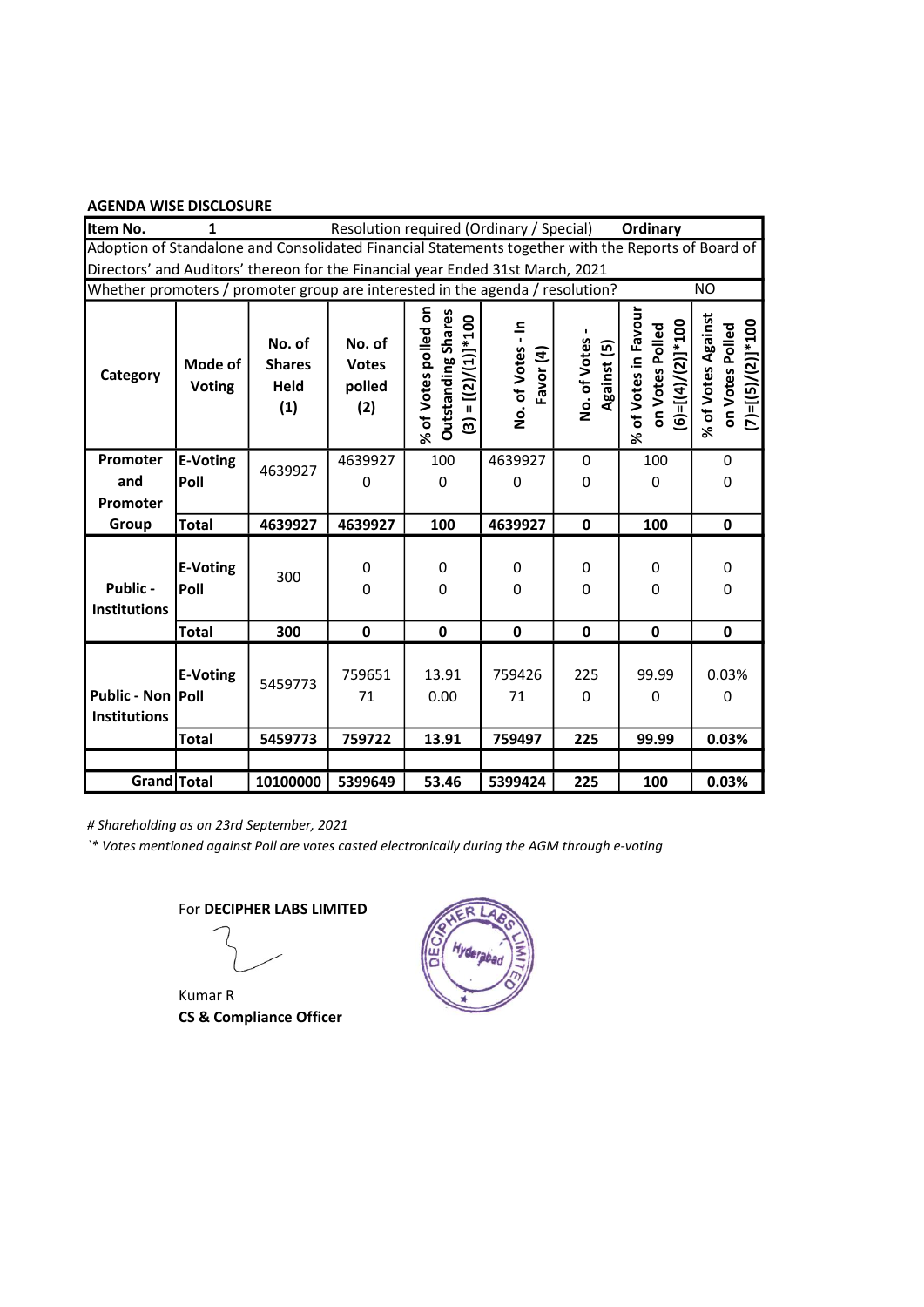| Item No.                                                                      | $\overline{2}$           |                                        |                                         | Resolution required (Ordinary / Special)                                    |                                |                             | Ordinary                                                       |                                                              |
|-------------------------------------------------------------------------------|--------------------------|----------------------------------------|-----------------------------------------|-----------------------------------------------------------------------------|--------------------------------|-----------------------------|----------------------------------------------------------------|--------------------------------------------------------------|
| APPOINTMENT OF M/s RAMNATHAM & CO (FRN 002934S) AS STATUTORY AUDITORS         |                          |                                        |                                         |                                                                             |                                |                             |                                                                |                                                              |
| Whether promoters / promoter group are interested in the agenda / resolution? |                          |                                        |                                         |                                                                             |                                |                             |                                                                | <b>NO</b>                                                    |
| Category                                                                      | Mode of<br><b>Voting</b> | No. of<br><b>Shares</b><br>Held<br>(1) | No. of<br><b>Votes</b><br>polled<br>(2) | % of Votes polled on<br><b>Outstanding Shares</b><br>$(3) = [(2)/(1)]$ *100 | ÷<br>No. of Votes<br>Favor (4) | No. of Votes<br>Against (5) | % of Votes in Favour<br>$(6)=[(4)/(2)]*100$<br>on Votes Polled | % of Votes Against<br>$(7)=[(5)/(2)]*100$<br>on Votes Polled |
| Promoter<br>and<br>Promoter                                                   | <b>E-Voting</b><br>Poll  | 4639927                                | 4639927<br>0                            | 100<br>0                                                                    | 4639927<br>0                   | 0<br>0                      | 100<br>0                                                       | 0<br>0                                                       |
| Group                                                                         | <b>Total</b>             | 4639927                                | 4639927                                 | 100                                                                         | 4639927                        | $\mathbf 0$                 | 100                                                            | 0                                                            |
| Public -<br><b>Institutions</b>                                               | <b>E-Voting</b><br>Poll  | 300                                    | 0<br>0                                  | 0<br>0                                                                      | 0<br>0                         | 0<br>0                      | 0<br>0                                                         | 0<br>0                                                       |
|                                                                               | <b>Total</b>             | 300                                    | $\mathbf 0$                             | $\mathbf 0$                                                                 | $\mathbf 0$                    | $\mathbf 0$                 | $\mathbf 0$                                                    | $\mathbf 0$                                                  |
| Public - Non Poll<br><b>Institutions</b>                                      | <b>E-Voting</b>          | 5459773                                | 759651<br>71                            | 13.91<br>0.00                                                               | 759426<br>71                   | 225<br>0                    | 99.99<br>0                                                     | 0.03%<br>0                                                   |
|                                                                               | <b>Total</b>             | 5459773                                | 759722                                  | 13.91                                                                       | 759497                         | 225                         | 99.99                                                          | 0.03%                                                        |
|                                                                               |                          |                                        |                                         |                                                                             |                                |                             |                                                                |                                                              |
| Grand Total                                                                   |                          | 10100000                               | 5399649                                 | 53.46                                                                       | 5399424                        | 225                         | 100                                                            | 0.03%                                                        |

# Shareholding as on 23rd September, 2021

`\* Votes mentioned against Poll are votes casted electronically during the AGM through e-voting

Kumar R CS & Compliance Officer

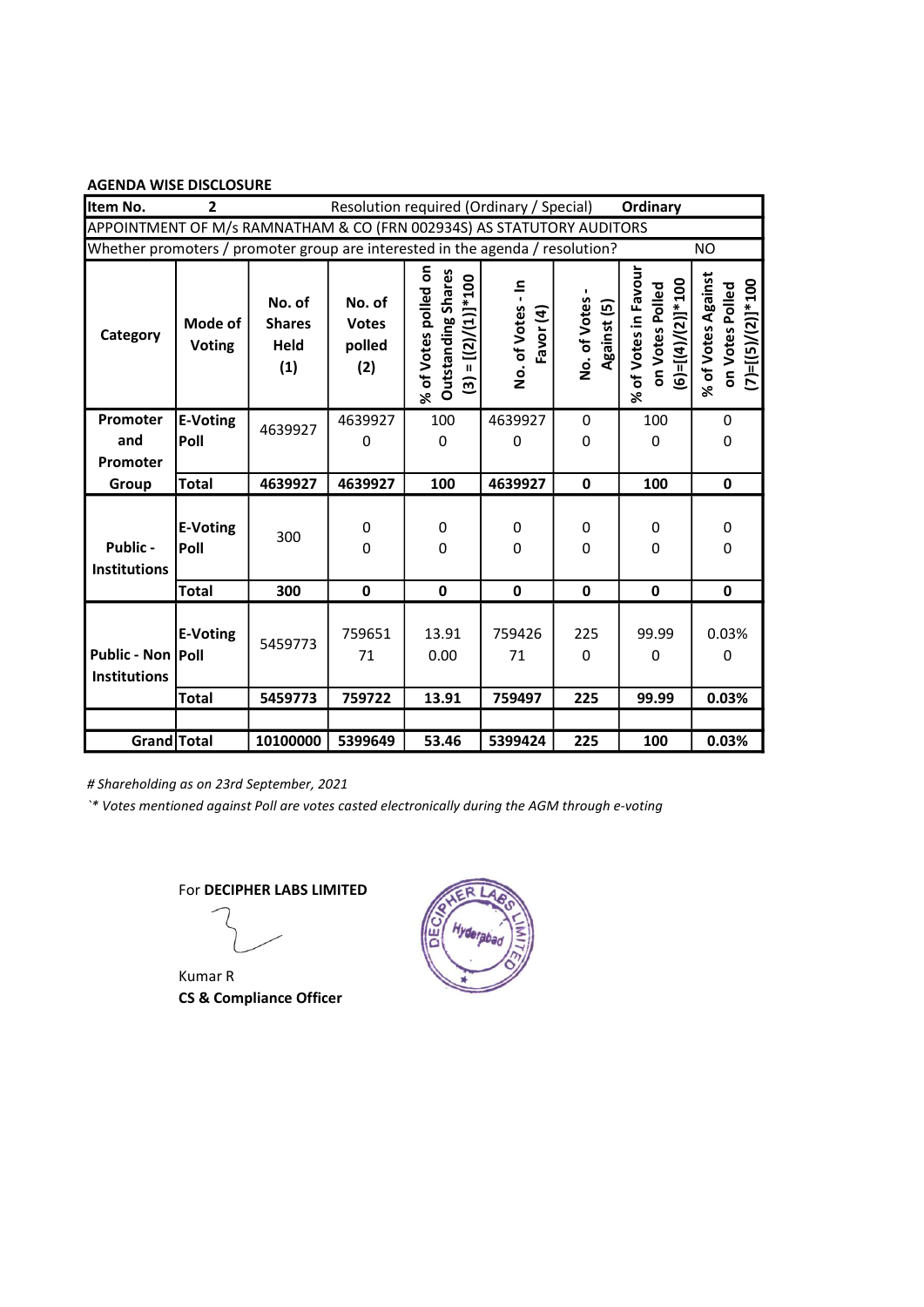| Item No.                                                                      | 3                        |                                        | Resolution required (Ordinary / Special) |                                                                              |                                |                             | Ordinary                                                       |                                                              |
|-------------------------------------------------------------------------------|--------------------------|----------------------------------------|------------------------------------------|------------------------------------------------------------------------------|--------------------------------|-----------------------------|----------------------------------------------------------------|--------------------------------------------------------------|
| APPROVE THE APPOINTMENT OF MR JANAKIRAM AJJARAPU AS DIRECTOR OF THE COMPANY   |                          |                                        |                                          |                                                                              |                                |                             |                                                                |                                                              |
| Whether promoters / promoter group are interested in the agenda / resolution? |                          |                                        |                                          |                                                                              |                                |                             |                                                                | <b>YES</b>                                                   |
| Category                                                                      | Mode of<br><b>Voting</b> | No. of<br><b>Shares</b><br>Held<br>(1) | No. of<br><b>Votes</b><br>polled<br>(2)  | % of Votes polled on<br><b>Outstanding Shares</b><br>$(3) = [(2)/(1)] * 100$ | 흑<br>No. of Votes<br>Favor (4) | No. of Votes<br>Against (5) | % of Votes in Favour<br>$(6)=[(4)/(2)]*100$<br>on Votes Polled | % of Votes Against<br>$(7)=[(5)/(2)]*100$<br>on Votes Polled |
| Promoter<br>and<br>Promoter                                                   | <b>E-Voting</b><br>Poll  | 4639927                                | 4639927<br>0                             | 100<br>0                                                                     | 4639927<br>0                   | 0<br>0                      | 100<br>0                                                       | 0<br>0                                                       |
| Group                                                                         | <b>Total</b>             | 4639927                                | 4639927                                  | 100                                                                          | 4639927                        | $\mathbf 0$                 | 100                                                            | $\mathbf 0$                                                  |
| Public -<br><b>Institutions</b>                                               | <b>E-Voting</b><br>Poll  | 300                                    | 0<br>0                                   | 0<br>0                                                                       | 0<br>0                         | 0<br>0                      | 0<br>0                                                         | 0<br>0                                                       |
|                                                                               | <b>Total</b>             | 300                                    | $\mathbf 0$                              | $\mathbf 0$                                                                  | $\mathbf 0$                    | $\mathbf 0$                 | 0                                                              | $\mathbf 0$                                                  |
| Public - Non Poll<br><b>Institutions</b>                                      | <b>E-Voting</b>          | 5459773                                | 759651<br>71                             | 13.91<br>0.00                                                                | 757426<br>71                   | 2225<br>0                   | 99.71<br>0                                                     | 0.29%<br>0                                                   |
|                                                                               | <b>Total</b>             | 5459773                                | 759722                                   | 13.91                                                                        | 757497                         | 2225                        | 99.71                                                          | 0.29%                                                        |
|                                                                               |                          |                                        |                                          |                                                                              |                                |                             |                                                                |                                                              |
| Grand Total                                                                   |                          | 10100000                               | 5399649                                  | 53.46                                                                        | 5397424                        | 2225                        | 100                                                            | 0.29%                                                        |

# Shareholding as on 23rd September, 2021

`\* Votes mentioned against Poll are votes casted electronically during the AGM through e-voting

`\* Appointment of the Promoter as Director of the company. Hence Promoter abstains from voting

Kumar R CS & Compliance Officer

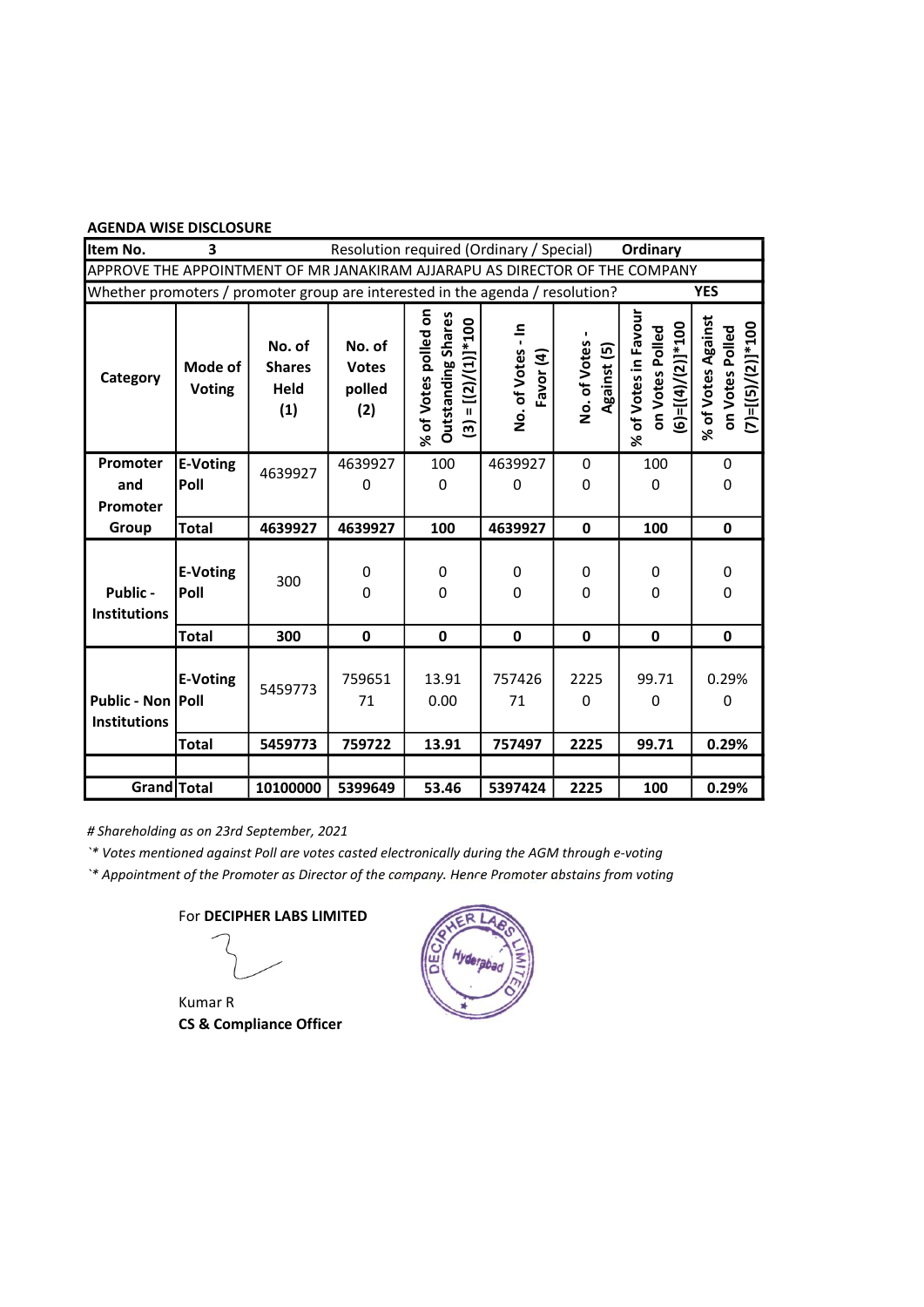| Item No.                                                                      | 4                        |                                        |                                         | Resolution required (Ordinary / Special)                                    |                                |                             | <b>SPECIAL</b>                                                 |                                                               |
|-------------------------------------------------------------------------------|--------------------------|----------------------------------------|-----------------------------------------|-----------------------------------------------------------------------------|--------------------------------|-----------------------------|----------------------------------------------------------------|---------------------------------------------------------------|
| APPOINTMENT OF MR JANAKIRAM AJJARAPU AS A WHOLE TIME DIRECTOR OF THE COMPANY. |                          |                                        |                                         |                                                                             |                                |                             |                                                                |                                                               |
| Whether promoters / promoter group are interested in the agenda / resolution? |                          |                                        |                                         |                                                                             |                                |                             |                                                                | NO.                                                           |
| Category                                                                      | Mode of<br><b>Voting</b> | No. of<br><b>Shares</b><br>Held<br>(1) | No. of<br><b>Votes</b><br>polled<br>(2) | % of Votes polled on<br><b>Outstanding Shares</b><br>$(3) = [(2)/(1)]$ *100 | 흑<br>No. of Votes<br>Favor (4) | No. of Votes<br>Against (5) | % of Votes in Favour<br>$(6)=[(4)/(2)]*100$<br>on Votes Polled | % of Votes Against<br>$(7)$ =[(5)/(2)]*100<br>on Votes Polled |
| Promoter                                                                      | <b>E-Voting</b>          | 4639927                                | 4639927                                 | 100                                                                         | 4639927                        | 0                           | 100                                                            | 0                                                             |
| and                                                                           | Poll                     |                                        | 0                                       | 0                                                                           | 0                              | 0                           | 0                                                              | 0                                                             |
| Promoter                                                                      |                          |                                        |                                         |                                                                             |                                |                             |                                                                |                                                               |
| Group                                                                         | <b>Total</b>             | 4639927                                | 4639927                                 | 100                                                                         | 4639927                        | $\mathbf 0$                 | 100                                                            | $\mathbf 0$                                                   |
| Public -<br><b>Institutions</b>                                               | <b>E-Voting</b><br>Poll  | 300                                    | 0<br>$\mathbf{0}$                       | 0<br>0                                                                      | 0<br>0                         | 0<br>0                      | 0<br>0                                                         | 0<br>0                                                        |
|                                                                               | <b>Total</b>             | 300                                    | $\mathbf 0$                             | $\mathbf 0$                                                                 | $\mathbf 0$                    | $\mathbf{0}$                | $\mathbf 0$                                                    | $\mathbf 0$                                                   |
| Public - Non   Poll<br><b>Institutions</b>                                    | E-Voting                 | 5459773                                | 759651<br>71                            | 13.91<br>0.00                                                               | 757426<br>71                   | 2225<br>0                   | 99.71<br>0                                                     | 0.29%<br>0                                                    |
|                                                                               | <b>Total</b>             | 5459773                                | 759722                                  | 13.91                                                                       | 757497                         | 2225                        | 99.71                                                          | 0.29%                                                         |
|                                                                               |                          |                                        |                                         |                                                                             |                                |                             |                                                                |                                                               |
| Grand Total                                                                   |                          | 10100000                               | 5399649                                 | 53.46                                                                       | 5397424                        | 2225                        | 100                                                            | 0.29%                                                         |

# Shareholding as on 23rd September, 2021

`\* Votes mentioned against Poll are votes casted electronically during the AGM through e-voting

`\* Appointment of the Promoter as Director of the company. Hence Promoter abstains from voting

Kumar R CS & Compliance Officer